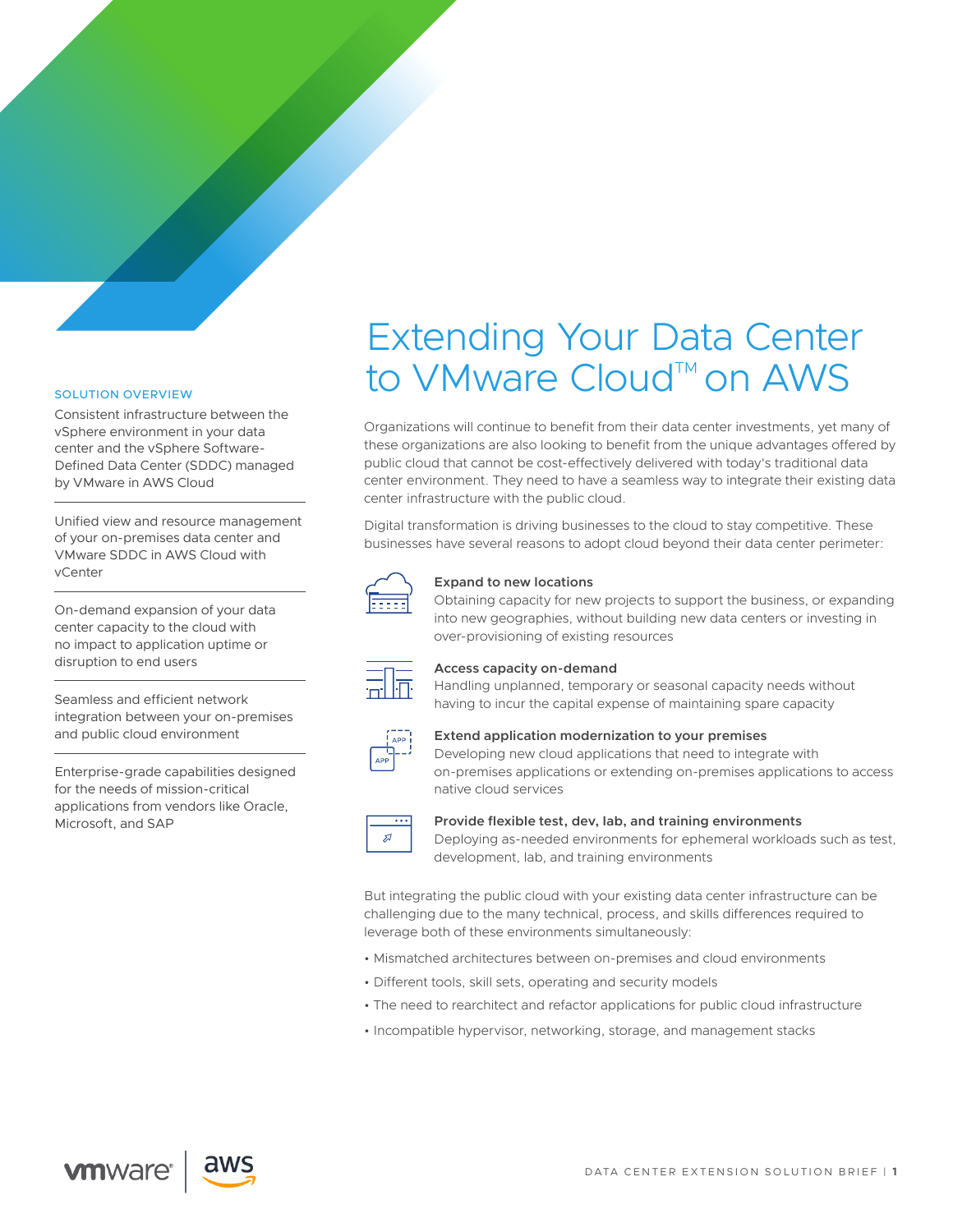

# **Trend Micro, a global leader in**

**cybersecurity solutions,** leverages VMware Cloud on AWS to easily and quickly migrate workloads to the public cloud, scale on-demand with no impact to application uptime, achieve consistent management and visibility across their data center and cloud environments, resulting in faster, more flexible business innovation cycles and the ability to dynamically scale up and back down as needed.

"With VMware Cloud on AWS, Trend Micro's IT expanded services to AWS cloud providing agile, reliable service that when combined with Trend Micro's Deep Security offers consistent management, visibility, and protection across our data center and cloud environments saving precious IT resources."

#### **ALEX KUO**

SENIOR DIRECTOR OF IT, TREND MICRO INC.

# Why VMware Cloud on AWS

VMware Cloud on AWS solves these challenges by delivering a hybrid cloud service that integrates familiar VMware flagship Software-Defined Data Center (SDDC) technologies for compute, storage and network virtualization (VMware vSphere®, VMware vSANTM and VMware NSX®) along with VMware vCenter® management and robust disaster protection, all optimized to run on dedicated, elastic Amazon EC2 bare-metal infrastructure.

#### Cost-effective

Reduce upfront investment costs with no application re-factoring or re-architecting needed

# Scalable

Rapidly increase or decrease capacity on-demand to adapt to changing business needs across global regions with automatic scaling and load balancing

# Fast

Spin up an entire VMware SDDC in under two hours and scale host capacity in a few minutes, and leverage bi-directional, live application mobility between on-premises and the public cloud

Simple & Consistent Reduce operational complexity with familiar and proven VMware environment and a single console to manage both on-premises and in the public cloud

# Secure

g

Leverage established on-premises enterprise security, governance and operational policies, and extend that with AWS cloud scale and security